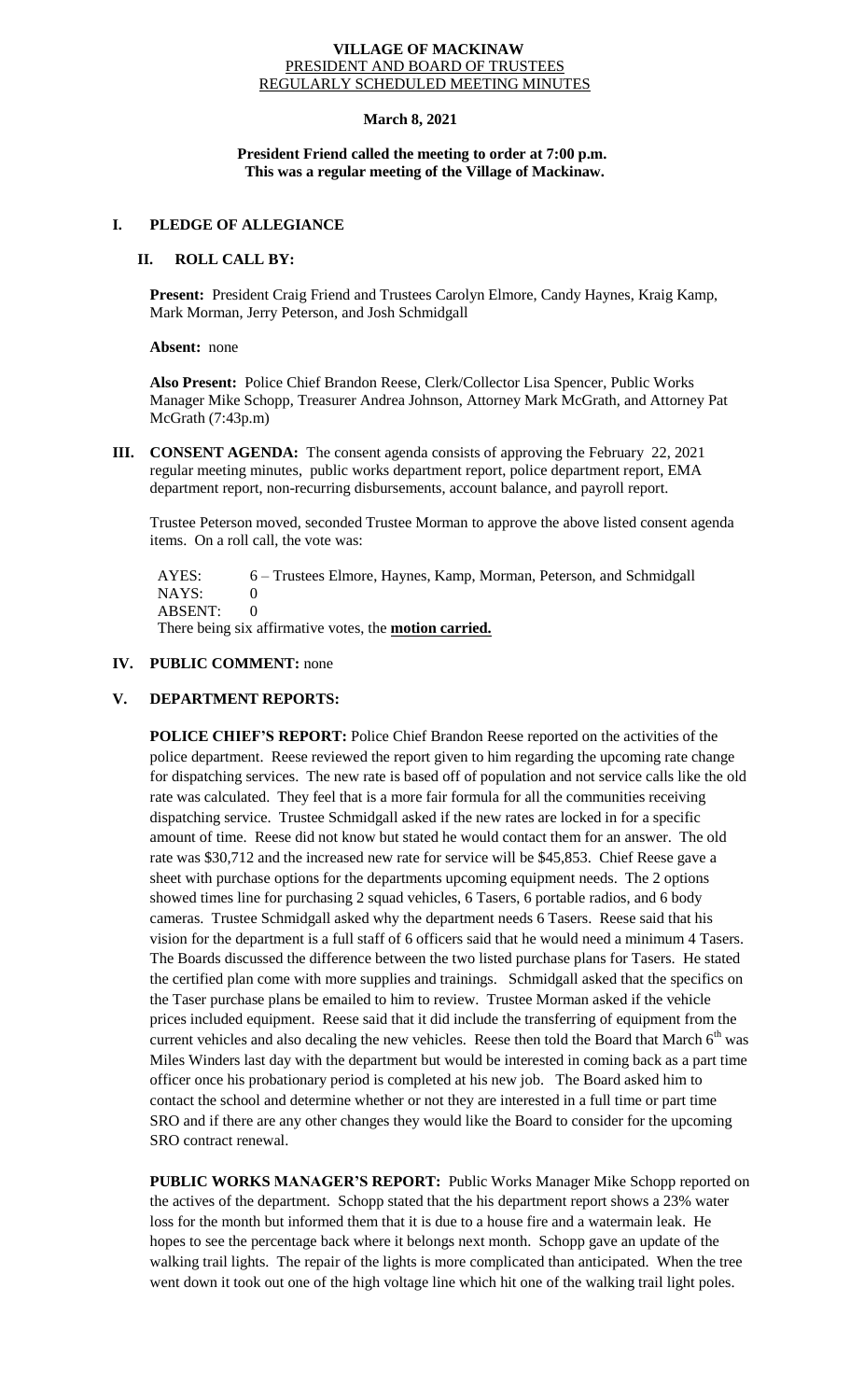The voltage ended up running through multiple poles and burned out the drivers and wires both above and underground. He hopes to have the lights operational by the end of the week. Schopp is working with Deputy Clerk Nunley to complete reporting requirements for the EPA. Illinois Rural Water has been assisting some communities with the new reporting. Schopp will reach out for assistance if it is needed. Trustee Kamp asked him to look into the boat ramp at Brock Lake. It was reported to him that there is a hole and asked for it to be filled with rock. Schopp will look into the matter.

# **TREASURER'S REPORT:**

**Non-Recurring Bills -** Trustee Morman moved, seconded Trustee Elmore to approve the nonrecurring bills. On a roll call, the vote was:

AYES: 6 – Trustees Elmore, Haynes, Kamp, Morman, Peterson, and Schmidgall NAYS: 0 ABSENT: 0

There being six affirmative votes, the **motion carried.**

**Request for Proposal for solid waste removal and recycling services –** The Board reviewed the request for proposal (RFP) for solid waste removal and recycling services presented by Treasurer Andrea Johnson with change suggestions from Attorney Pat McGrath. Johnson stated that she is working towards a July 1<sup>st</sup> contract start date. This will allow time for all the legal requirements and allow the office staff to start billing residents for the service. The Board discussed a time line of the process and decided at the bid notice could be posted now and the Board could award the contract at the April 26, 2021 Board of Trustees meeting. Attorney McGrath stated that an ordinance to establish solid waste removal and disposal service for the Village will need to be passed by the Board. If the office staff prepares the ordinance he can review it for the Board.

Trustee Elmore moved, seconded by Trustee Haynes to authorize the Village office to post the RFP notice in the newspaper, on the website, and send a copy to Area Disposal and Republic Services. The awarding of the contract will be at the April 26, 2021 Village Board of Trustees meeting. Once the office staff prepares the necessary ordinance it will be sent to Attorney Pat McGrath for review before being voted on by the Board. On a roll call, the vote was:

AYES: 6 – Trustees Elmore, Haynes, Kamp, Morman, Peterson, and Schmidgall NAYS: 0 ABSENT: 0

There being six affirmative votes, the **motion carried.**

# **VI. PRESIDENT'S REPORT:** none

## **VII. LOCAL LIQUOR CONTROL COMMISSIONER'S REPORT:** none

# **VIII. TRUSTEES' REPORT:**

**Postal Service –** Trustee Elmore asked the Board for their opinion on an issue she is having concerning a resident applying for mail delivery to a box attached to her house for health reasons. A letter was written to the post office regarding the request and their answer was no due to her having family in town. The Board discussed the matter but felt that mail delivery falls under a federal matter and not a Village Board.

Trustee Kamp asked if there were guidelines on the maintenance of a mailbox. He stated that there are many that are in need of maintenance. The maintenance of mailboxes is addressed in the Village Code under section 97.02 (whoever owns a mailbox shall be solely responsible for maintaining their mailbox). The item will be placed on the next agenda.

**Temporary Business signs in right a ways -** Trustee Elmore asked the Board the rules regarding signs in village right a ways. There was a complaint received regarding such signs and she wanted to know if this something that needs to be taken care of or not. She was informed that Village Code does address signs in not being allowed public right a ways. It was also mentioned that such signs could obstruct views for drivers. Elmore was told that such signs should be moved to private property with permission of the owner.